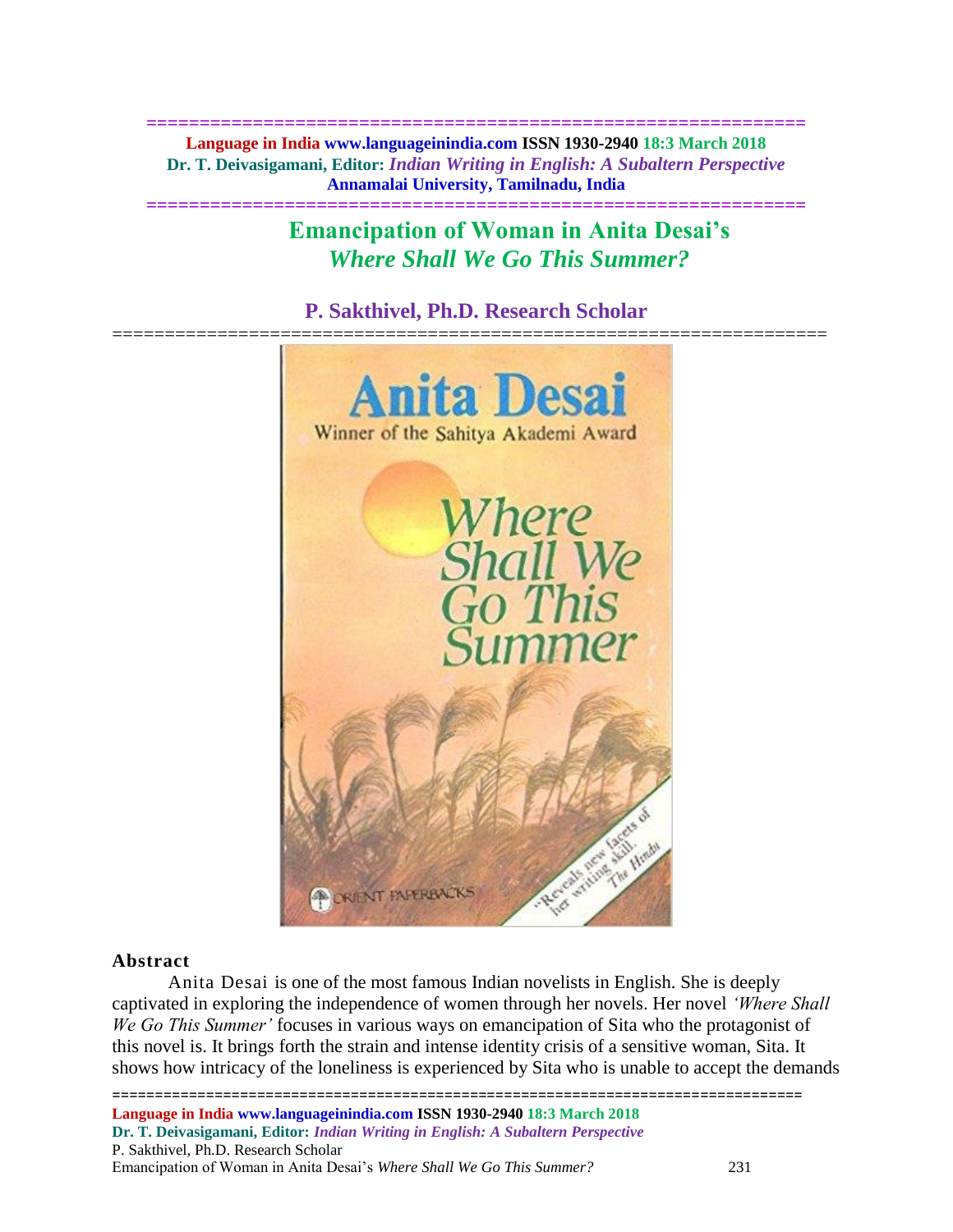of male dominated marital life. In this novel, Sita always wants to escape from reality to fantasy. She is not able to tolerate the violence in her daily life whereas Raman is a practical man with a rational view of life. This paper analyses the novel to find out the prerogative aspects of woman in the life of Sita.

**Keywords**: Emancipation, Liberty, Patriarchal, Marital Discord, Feminine Sensitivity, Female Psyche, Prerogative.

## **Introduction**

Anita Desai is a renowned novelist and short story writer who has much contributed to Indo-Anglican Literature. She has written many novels like *Cry The Peacock, Voices in the City, Bye-bye Blackbird, Where Shall We Go This Summer, Fire on the Mountain, In Custody, Fasting, Feasting* and *The Zigzag Way*. She is known for her susceptible portrayal of the inner feelings of her female characters. Her novels explore anxiety among family members and the estrangement of middle-class women. She has devised a stylized pattern and she has created new concept in her novels. As Tripathy puts it: "Anita Desai possesses one of the healthiest and psychologically most balanced minds in the realm of Indo-Anglican fiction" (1).

Feminism is emerged as a movement for the emancipation of women and their struggle for equal rights. Indian women's struggle is centered on emancipation from the prejudices governing her position as wife. This involves declaring women's rights without any dispute to the standard of values. Women's emancipation continues to take an important place in patriarchal society. Women have faced many problems and the issues of discrimination in Indian history. They are subjugated by male dominated Indian society. As Virginia Woolf observes it: "The history of men's opposition to women's emancipation is more interesting perhaps than the story of that emancipation itself" (72). Anita Desai's novel *Where Shall We Go This Summer* exposes the emancipation of Sita who tries to escape into senseless lonely life.

#### **Sita, the Protagonist**

Sita has been pregnant for several months. She is bored with life in Bombay with her husband Raman. She has been hurt in several ways in her previous delivery and so she does not want to give birth to her fifth child. She would keep the baby forever in her womb. She imagines in her mind the process of hospitalization and the procreative procedure and therefore she wants to escape from the quandary. She decides to go to Manori island where she thinks she would be able to live under a magic spell. She considers her visit to the island as a pilgrimage. Anita Desai is distinguished for her portrayal of psychological insight and feminine sensitivity through her female character. As she puts it:

> She had come here in order not to give birth. An explanation she had repeated to herself and her husband so often that, instead of acquiring lucidity --- 'Ah! Oh, *now* I understand!' --- it seemed steadily more strange, mistaken. Yet she had arrived, she was on the island, in order to achieve the miracle of not giving birth. (28)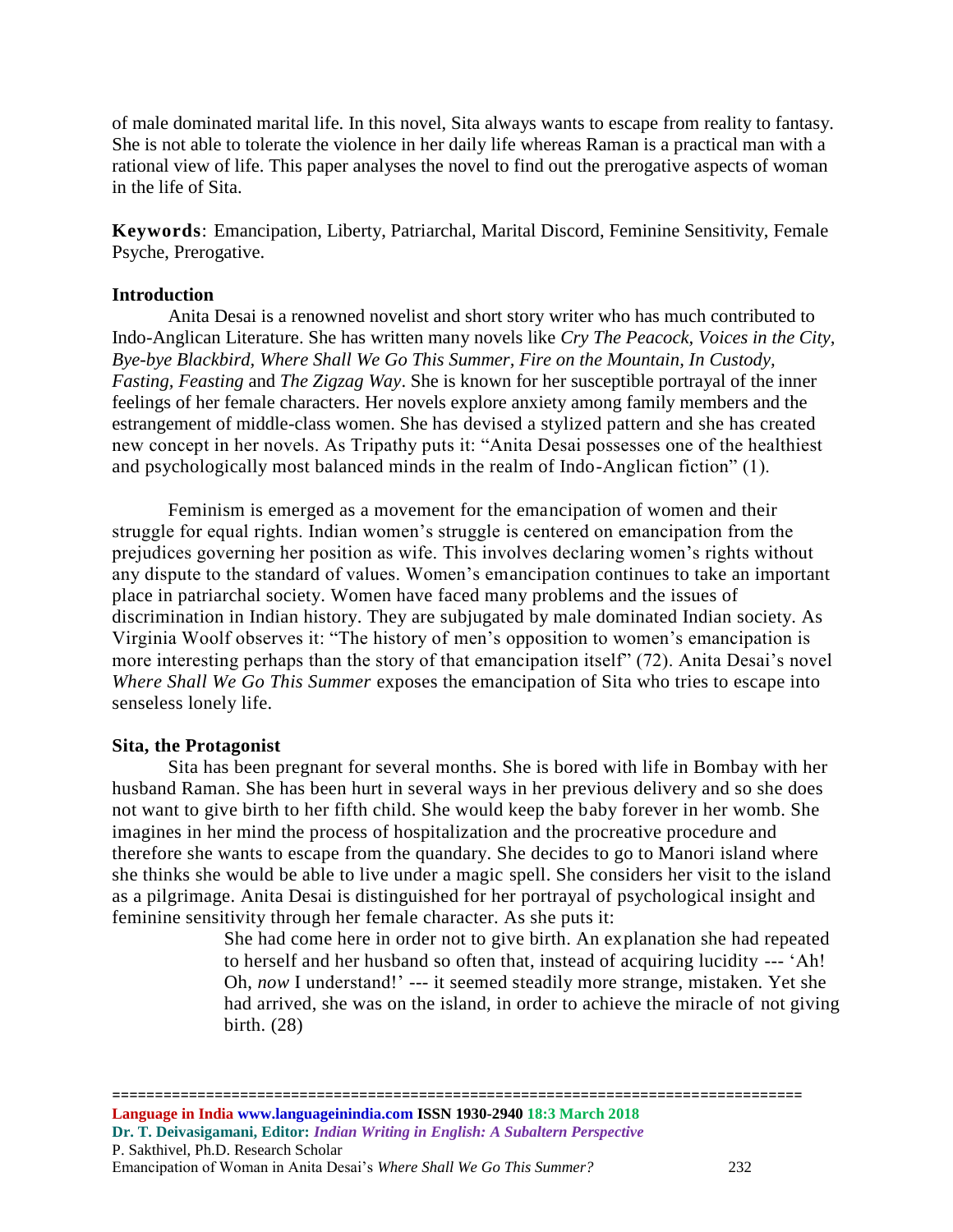## **Suffering of Middle-Class Woman**

Anita Desai depicts the sufferings of Indian middle-class woman through character of Sita. She is a young sensitive woman and she could not tolerate the violence in her life. She is a fidgety, receptive woman with unstable mind. She does not want to face responsibility of a family woman and so wants to escape from realism. Her inability to adjust with society makes her feel isolated. She experiences strange aloneness and restiveness in her life. She finds her life dull and tedious. She is fed up with her life and she always spends her time standing on the balcony and looking out at the sea. But Raman is a realistic man and he is very busy in his business. He pays much attention to his business without caring his wife. He does not fulfill her wishes and ignores her feelings. She is dissatisfied with her husband and she has marital friction with him. Anita Desai here presents marital disharmony which is existing in tradition bound male dominated Indian society. As R.K. Gupta comments:

> The marital discord between Raman and Sita is based on the conflict of values, of principles, of faith even, or between normal, double social standards and the iconoclastic temperament of uncompromising honesty. (109)

Sita feels herself dull dreariness and hopeless dissatisfaction in her life. She finds her surroundings too horrible and nasty to survive with. The incidents such as fighting of her children with one another, ayahs quarreling on the streets, tearing beautiful pictures to pieces by Menaka make her unhappy. These activities appear to her as mad and meaningless. It paves a way for psychological conflicts and problems into her mind. She tried to save a wounded eagle from the attack by a horde of rapacious crows. As M. Maini Meitei puts it:"Sita's words "perhaps it flew away?" against her husband's caustic remark that her eagle has been eaten by the crows, suggests the future course of her action following her defeat and loss of identity"(35). She does not want to deliver her fifth child in a world of violence and disgust where "a woman who had once stood all day on the balcony, keeping away the crows that were attacking a wounded eagle on a neighboring roof top, and who winced dreadfully every time she heard a child cry" (31).

Sita is distressed with her husband and begins to rise up against her family. She is woman of deep emotion and fine sensitivity who is ensnared in marriage with Raman. She agrees for the marriage with Raman hoping that it would be relief from the droning life in Manori. She is married to Raman not for true love and affection but for pity and lust. As Anita Desai writes it:

> When Deedar's son came to cremate her father, shut the house, fetch her away, send her to college, install her in a college hostel and finally – out of pity, out of lust, out of sudden will for adventure, and because it was inevitable married her. (89)

After the marriage, Sita and Raman live in small flat. Her urban life in Bombay is entirely different from the rural life under the protection of her father. After taken away from her native place, she expects more love and affection from her husband. She wants to live alone with her husband away from his friends and visitors. Raman's friends, businessmen and visitors come to meet him. Raman respects them with happiness but he ignores the feelings of Sita. She is quite disgusted with them and she remarks them as: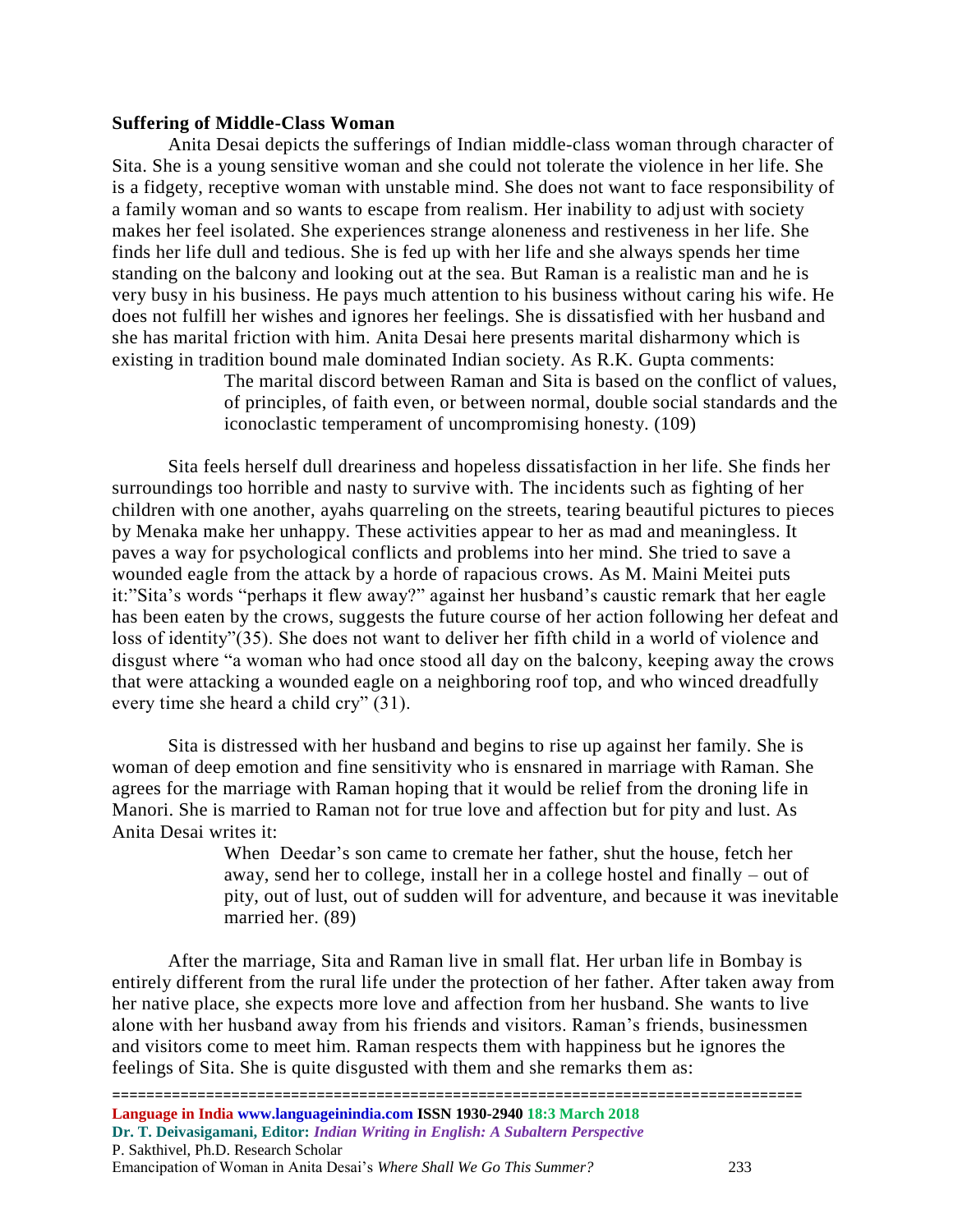They are nothing – nothing but appetite and sex. Only food, sex and money matter. Animals'. 'I thought you liked animals.' 'My pet animals – or wild animals in the forest, yes. But these are neither – they are like pariahs you see in the streets, hanging about drains and dustbins, waiting to pounced and kill and eat. (43)

Sita hates Raman for his lack of feeling and she scorns the subhuman placidity, sluggishness, and the routine life in her family. She remains restive and discontented with her monotonous domestic life. She often sits alone smoking gas if waiting for someone. As Anita Desai observes it: "She sat there smoking, not even looking at the sea any more, till he exclaimed, 'Bored? How? Why? With What?' and could not begin to comprehend her boredom" (32). Her trip to Manori is the result of her wish to indulge in dream rather than to face reality. She isolates herself from the daily activities as a homemaker. She thinks that illusion is only alternative to escape from the existed rules of family and society. Her frustration and havoc atmosphere in Bombay drive her to the island, Manori. After sometimes, she realizes that her effort from the harsh reality of the world proves to be failure. As she says: "I think' she said, going back to the suitcase and the filling of it, 'what I'm doing is trying to escape from madness here, escape to a place where it might be possible to be sane again" (32).

Sita came to Manori after twenty years to fulfill her desire. She considers her visit to the island as place of shelter from the tedious life of Bombay. Sita recollects her father's dubious life and accomplishments. She is disturbed by her daughter, Menaka's tearing to shreds her fine drawings and her son, Karan's arranging blocks laboriously and then tumbling them down. She could not get any satisfaction in the island and she is unable to achieve compatibility there. She experiences turbulence and conflict instead of tranquility and harmony. She initially escapes from reality later settles to the situations. As Hariom Prasad puts it:"Sita has come to accept the prosaic nature of life which runs through difficult human situations in different ways. She finds the courage to face life, in the end, with all its ups and downs" (119). Sita has passed carefree life on the island under the control of her father. Sita's father is a freedom fighter. Her mother runs away to Benares. She is denied the standard life of a normal child. She lives a weird life in the island of Manori. She is suspicious of her father's relations with her step sister Rekha. She loses her faith on life and develops in her mind unrealistic attitude towards life. As R.K.Gupta puts it:

> Sita's condition is symbolic of the unrelied loneliness of a modern woman, in the garb of a wife, a mother and a daughter. Her insanity is the direct result of clash between the hypocritical outer world of her wedlock and her inherent honesty that resists any opportunistic compromise. (111)

#### **Conclusion**

Anita Desai presents the depressed condition of highly perceptive and emotional women besieged by seclusion. She portrays the familial dissonance in traditional Indian families and the silent suffering of women in a largely patriarchal world. She analyzes the complex nature of female protagonists who resist against a patriarchal concept of regularity. This article brings fresh insights to the presence of the existential dilemma of a woman as an